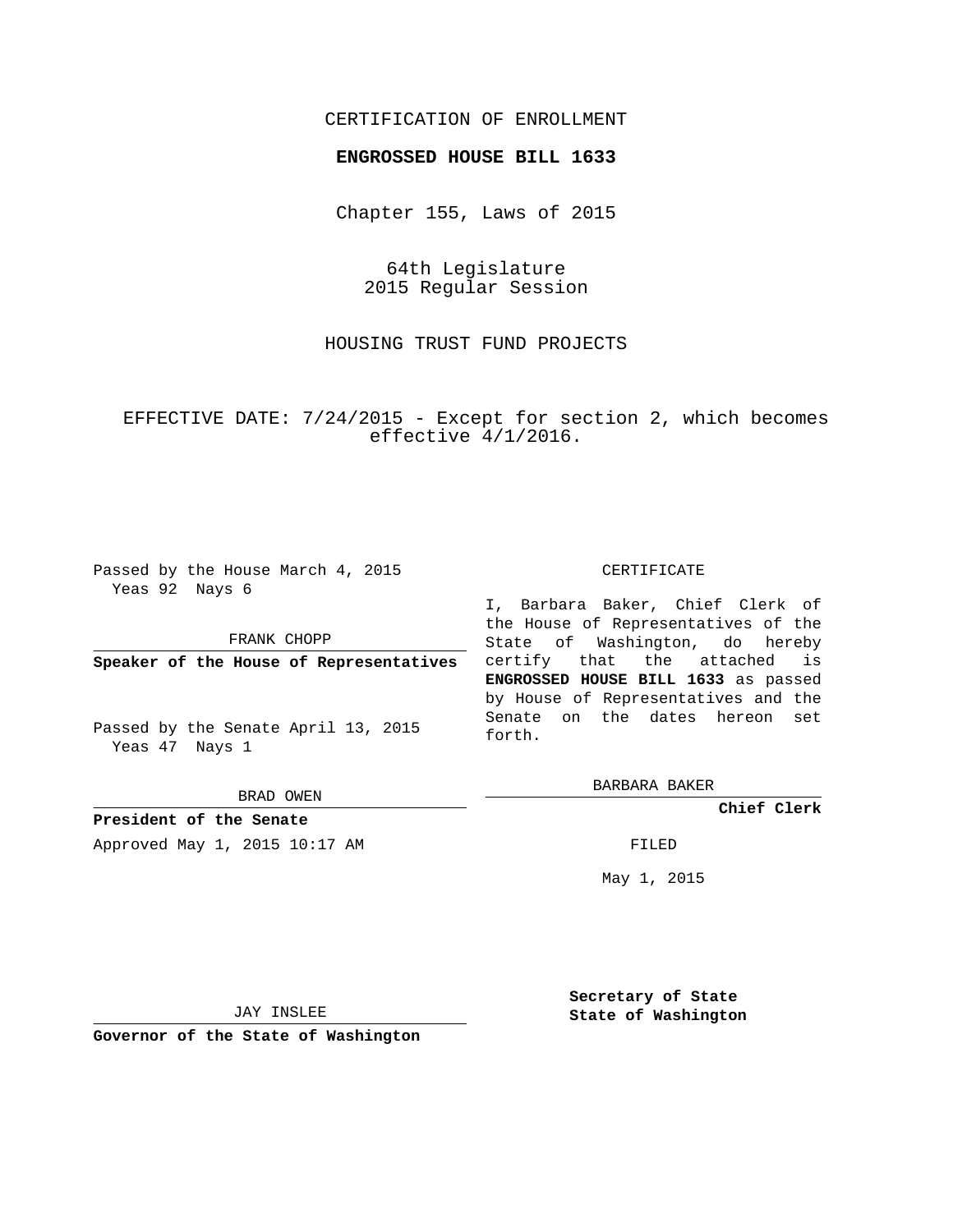## **ENGROSSED HOUSE BILL 1633**

Passed Legislature - 2015 Regular Session

## **State of Washington 64th Legislature 2015 Regular Session**

**By** Representatives Zeiger, Jinkins, Young, Fey, Appleton, Hargrove, Sawyer, Walsh, Stanford, Johnson, Riccelli, Kochmar, Muri, Pollet, Kagi, and Wylie

Read first time 01/23/15. Referred to Committee on Capital Budget.

 AN ACT Relating to giving preferences to housing trust fund projects that involve collaboration between local school districts and housing authorities or nonprofit housing providers to help children of low-income families succeed in school; amending RCW 43.185.070 and 43.185.070; providing an effective date; and providing 6 an expiration date.

BE IT ENACTED BY THE LEGISLATURE OF THE STATE OF WASHINGTON:

 **Sec. 1.** RCW 43.185.070 and 2013 c 145 s 3 are each amended to 9 read as follows:

 (1) During each calendar year in which funds from the housing trust fund or other legislative appropriations are available for use by the department for the housing assistance program, the department must announce to all known interested parties, and through major media throughout the state, a grant and loan application period of at least ninety days' duration. This announcement must be made as often as the director deems appropriate for proper utilization of resources. The department must then promptly grant as many applications as will utilize available funds less appropriate administrative costs of the department as provided in RCW 43.185.050. (2) In awarding funds under this chapter, the department must: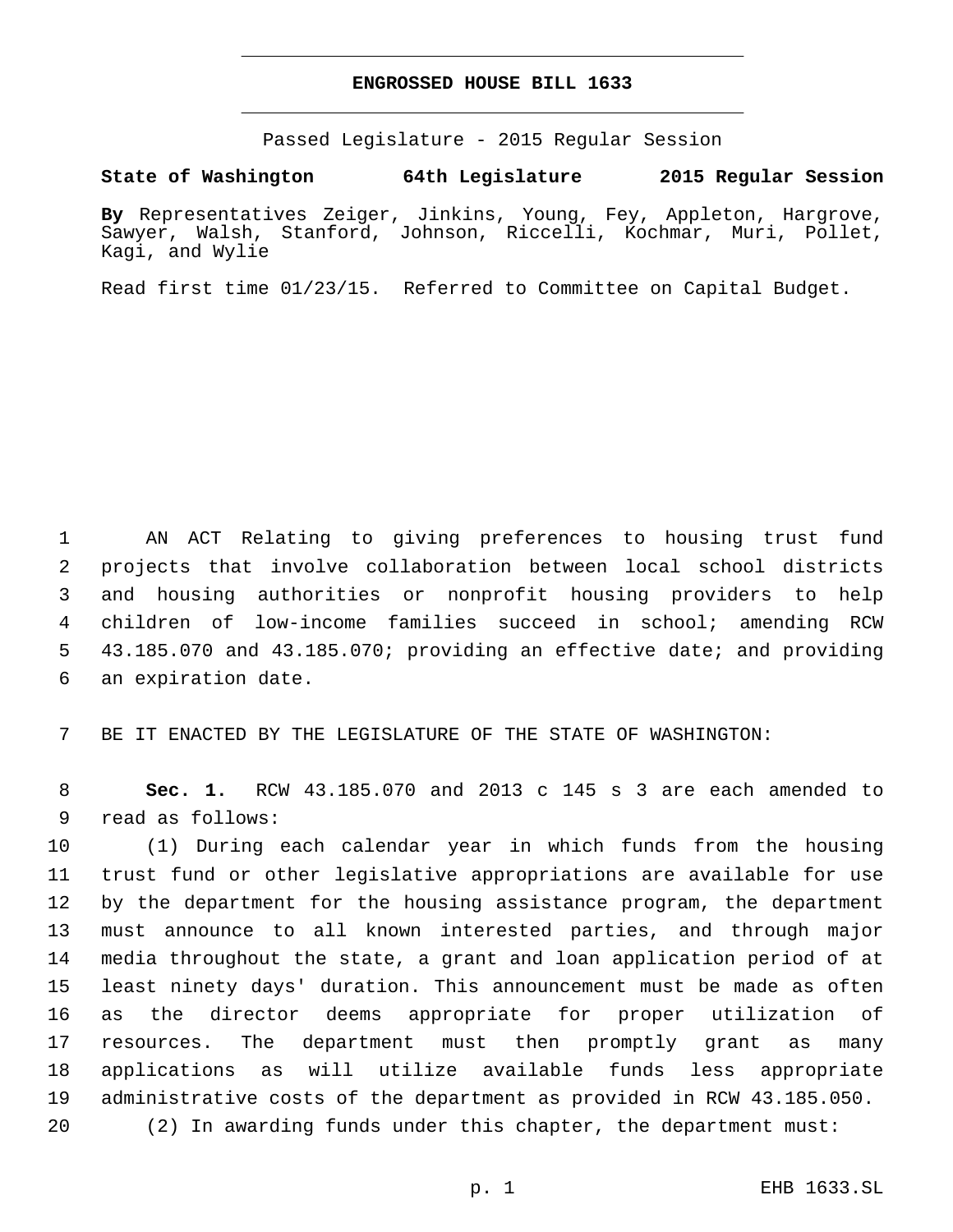(a) Provide for a geographic distribution on a statewide basis; 2 and

 (b) Until June 30, 2013, consider the total cost and per-unit cost of each project for which an application is submitted for funding under RCW 43.185.050(2) (a) and (j), as compared to similar housing projects constructed or renovated within the same geographic 7 area.

 (3) The department, with advice and input from the affordable housing advisory board established in RCW 43.185B.020, or a subcommittee of the affordable housing advisory board, must report recommendations for awarding funds in a cost-effective manner. The report must include an implementation plan, timeline, and any other items the department identifies as important to consider to the 14 legislature by December 1, 2012.

 (4) The department must give first priority to applications for projects and activities which utilize existing privately owned housing stock including privately owned housing stock purchased by nonprofit public development authorities and public housing authorities as created in chapter 35.82 RCW. As used in this subsection, privately owned housing stock includes housing that is acquired by a federal agency through a default on the mortgage by the private owner. Such projects and activities must be evaluated under subsection (5) of this section. Second priority must be given to activities and projects which utilize existing publicly owned housing stock. All projects and activities must be evaluated by some or all of the criteria under subsection (5) of this section, and similar projects and activities shall be evaluated under the same criteria.

 (5) The department must give preference for applications based on some or all of the criteria under this subsection, and similar projects and activities must be evaluated under the same criteria:

(a) The degree of leveraging of other funds that will occur;

 (b) The degree of commitment from programs to provide necessary habilitation and support services for projects focusing on special 34 needs populations;

 (c) Recipient contributions to total project costs, including allied contributions from other sources such as professional, craft and trade services, and lender interest rate subsidies;

 (d) Local government project contributions in the form of 39 infrastructure improvements, and others;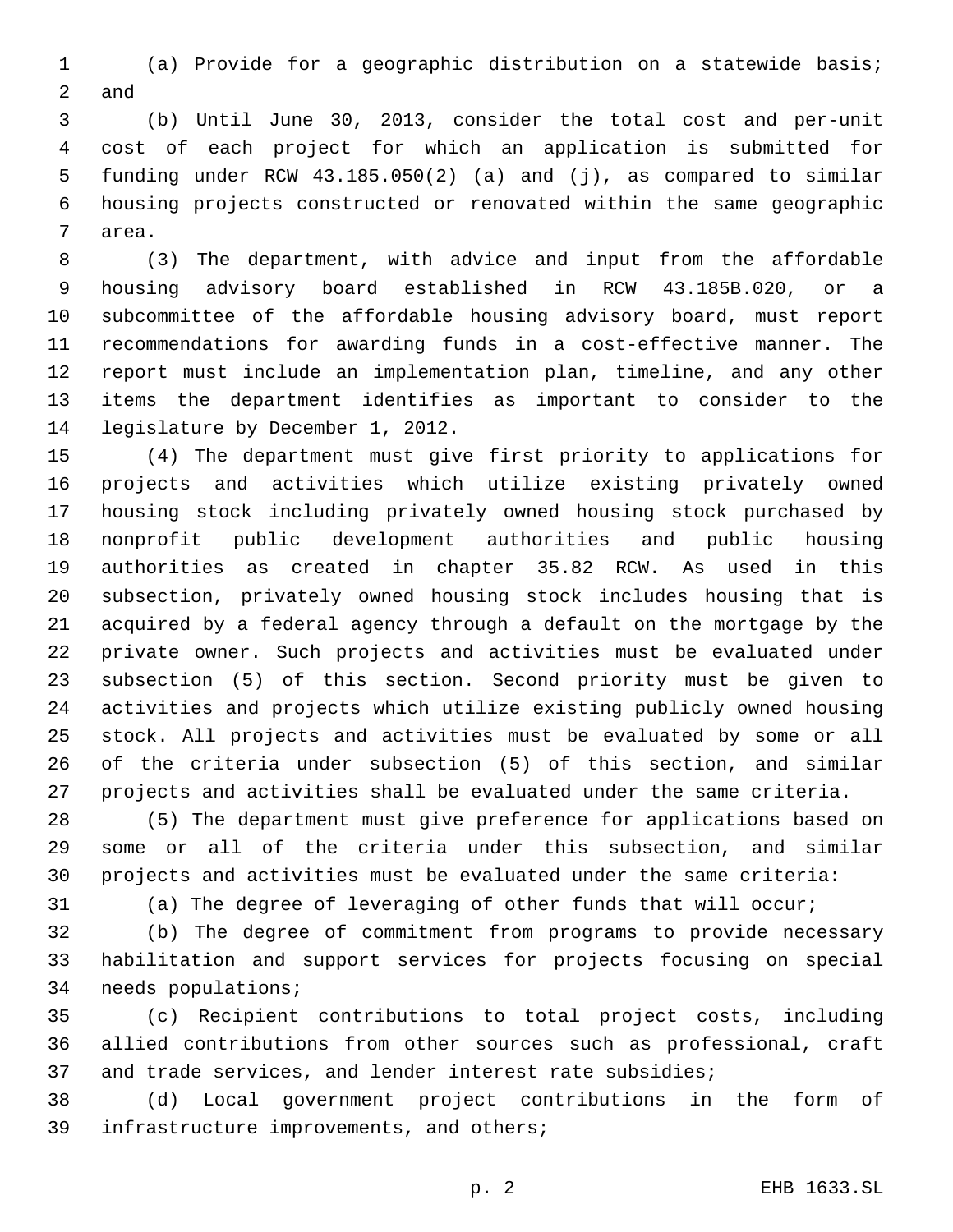(e) Projects that encourage ownership, management, and other 2 project-related responsibility opportunities;

 (f) Projects that demonstrate a strong probability of serving the original target group or income level for a period of at least 5 twenty-five years;

 (g) The applicant has the demonstrated ability, stability and 7 resources to implement the project;

(h) Projects which demonstrate serving the greatest need;

 (i) Projects that provide housing for persons and families with 10 the lowest incomes;

 (j) Projects serving special needs populations which are under 12 statutory mandate to develop community housing;

 (k) Project location and access to employment centers in the 14 region or area;

 (l) Projects that provide employment and training opportunities for disadvantaged youth under a youthbuild or youthbuild-type program as defined in RCW 50.72.020; ((and))

 (m) Project location and access to available public 19 transportation services; and

 (n) Projects involving collaborative partnerships between local school districts and either public housing authorities or nonprofit housing providers, that help children of low-income families succeed 23 in school. To receive this preference, the local school district must provide an opportunity for community members to offer input on the proposed project at the first scheduled school board meeting following submission of the grant application to the department.

 (6) The department may only approve applications for projects for persons with mental illness that are consistent with a regional support network six-year capital and operating plan.

 **Sec. 2.** RCW 43.185.070 and 2014 c 225 s 62 are each amended to 31 read as follows:

 (1) During each calendar year in which funds from the housing trust fund or other legislative appropriations are available for use by the department for the housing assistance program, the department must announce to all known interested parties, and through major media throughout the state, a grant and loan application period of at least ninety days' duration. This announcement must be made as often as the director deems appropriate for proper utilization of resources. The department must then promptly grant as many

p. 3 EHB 1633.SL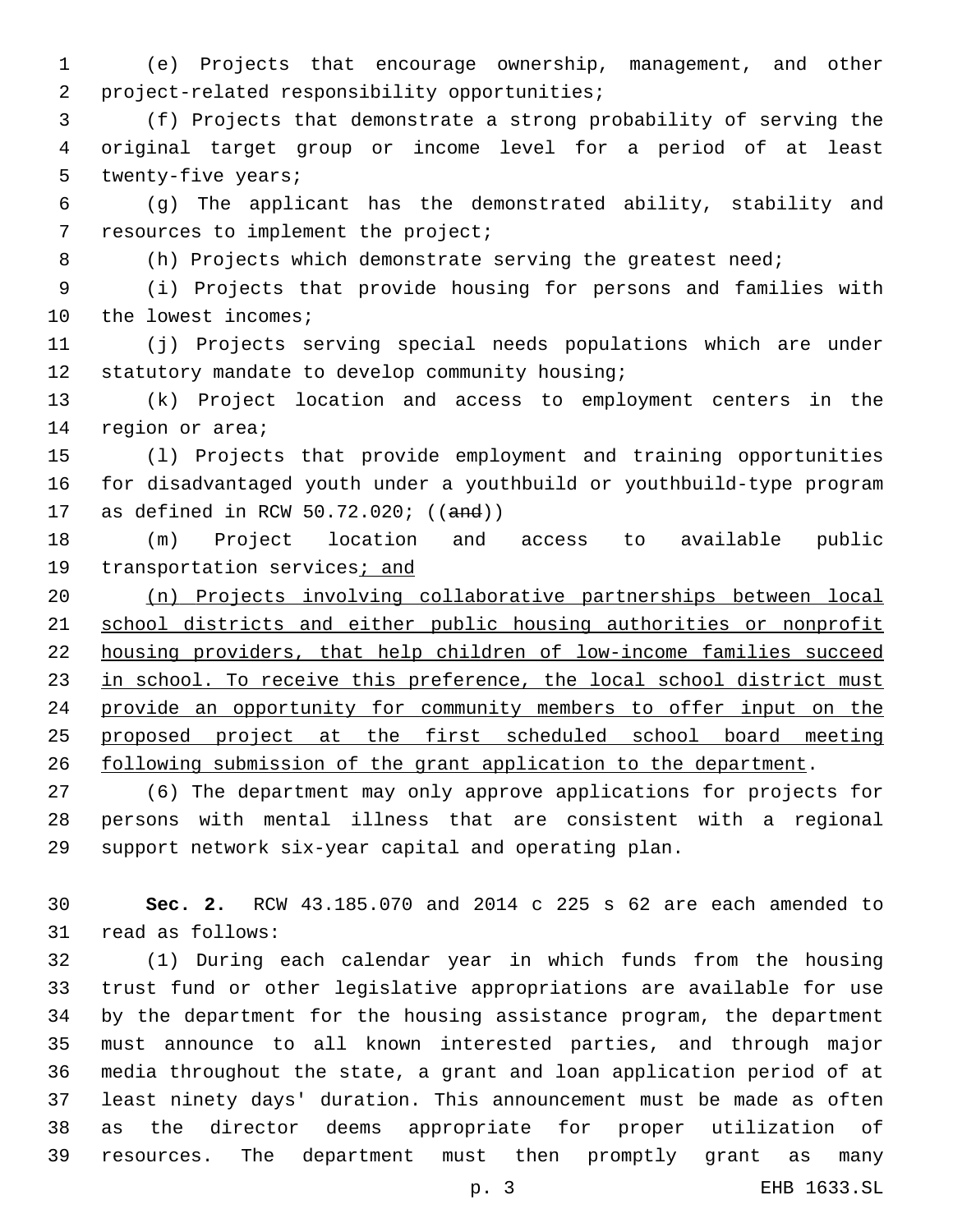applications as will utilize available funds less appropriate administrative costs of the department as provided in RCW 43.185.050.

(2) In awarding funds under this chapter, the department must:

 (a) Provide for a geographic distribution on a statewide basis; 5 and

 (b) Until June 30, 2013, consider the total cost and per-unit cost of each project for which an application is submitted for funding under RCW 43.185.050(2) (a) and (j), as compared to similar housing projects constructed or renovated within the same geographic 10 area.

 (3) The department, with advice and input from the affordable housing advisory board established in RCW 43.185B.020, or a subcommittee of the affordable housing advisory board, must report recommendations for awarding funds in a cost-effective manner. The report must include an implementation plan, timeline, and any other items the department identifies as important to consider to the 17 legislature by December 1, 2012.

 (4) The department must give first priority to applications for projects and activities which utilize existing privately owned housing stock including privately owned housing stock purchased by nonprofit public development authorities and public housing authorities as created in chapter 35.82 RCW. As used in this subsection, privately owned housing stock includes housing that is acquired by a federal agency through a default on the mortgage by the private owner. Such projects and activities must be evaluated under subsection (5) of this section. Second priority must be given to activities and projects which utilize existing publicly owned housing stock. All projects and activities must be evaluated by some or all of the criteria under subsection (5) of this section, and similar projects and activities shall be evaluated under the same criteria.

 (5) The department must give preference for applications based on some or all of the criteria under this subsection, and similar projects and activities must be evaluated under the same criteria:

(a) The degree of leveraging of other funds that will occur;

 (b) The degree of commitment from programs to provide necessary habilitation and support services for projects focusing on special 37 needs populations;

 (c) Recipient contributions to total project costs, including allied contributions from other sources such as professional, craft and trade services, and lender interest rate subsidies;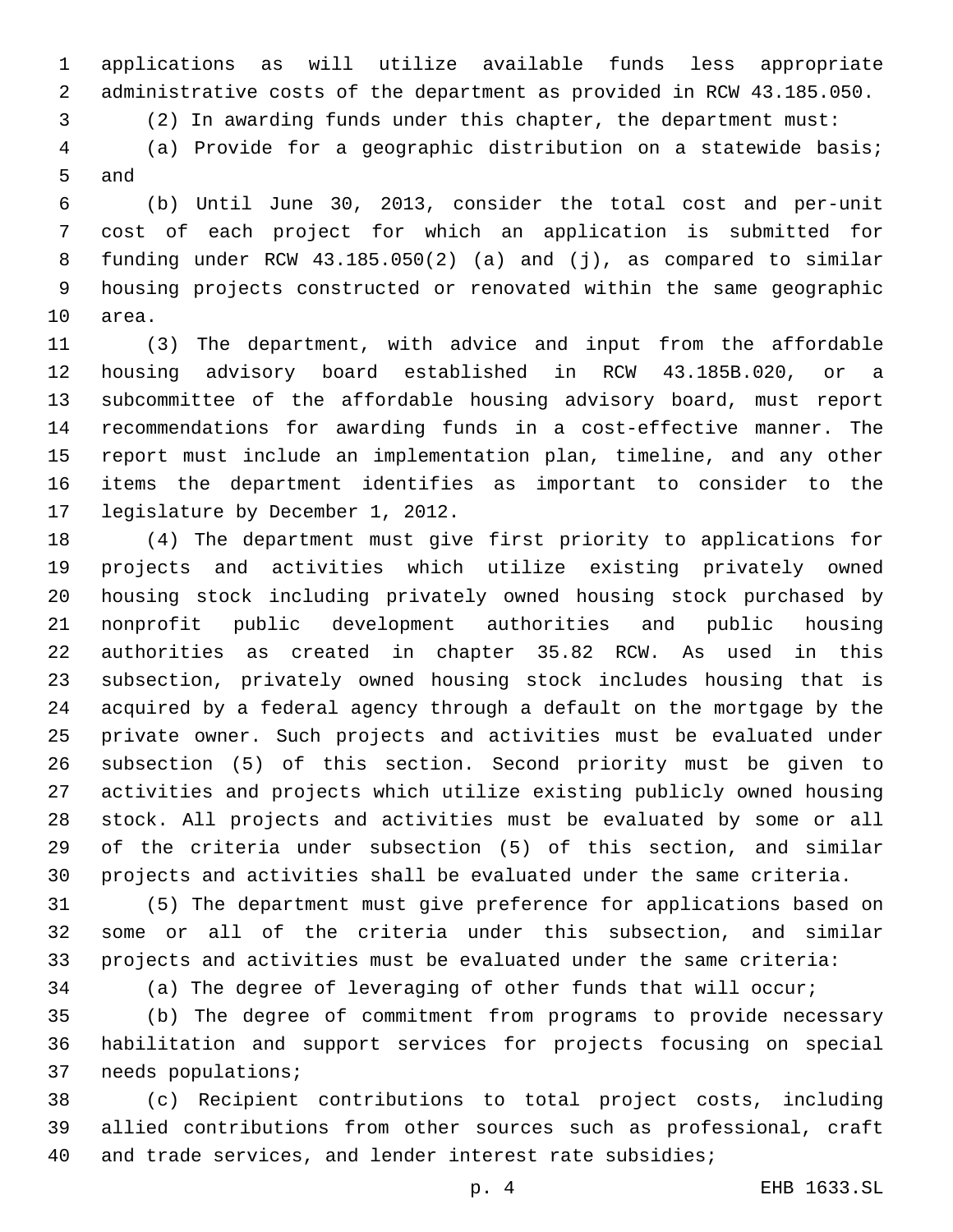(d) Local government project contributions in the form of 2 infrastructure improvements, and others;

 (e) Projects that encourage ownership, management, and other project-related responsibility opportunities;4

 (f) Projects that demonstrate a strong probability of serving the original target group or income level for a period of at least 7 twenty-five years;

 (g) The applicant has the demonstrated ability, stability and 9 resources to implement the project;

(h) Projects which demonstrate serving the greatest need;

 (i) Projects that provide housing for persons and families with 12 the lowest incomes;

 (j) Projects serving special needs populations which are under 14 statutory mandate to develop community housing;

 (k) Project location and access to employment centers in the 16 region or area;

 (l) Projects that provide employment and training opportunities for disadvantaged youth under a youthbuild or youthbuild-type program as defined in RCW 50.72.020; ((and))

 (m) Project location and access to available public 21 transportation services; and

 (n) Projects involving collaborative partnerships between local school districts and either public housing authorities or nonprofit housing providers, that help children of low-income families succeed 25 in school. To receive this preference, the local school district must provide an opportunity for community members to offer input on the proposed project at the first scheduled school board meeting 28 following submission of the grant application to the department.

 (6) The department may only approve applications for projects for persons with mental illness that are consistent with a behavioral health organization six-year capital and operating plan.

 NEW SECTION. **Sec. 3.** Section 1 of this act expires April 1, 2016.

 NEW SECTION. **Sec. 4.** Section 2 of this act takes effect April 1, 2016.

> Passed by the House March 4, 2015. Passed by the Senate April 13, 2015. Approved by the Governor May 1, 2015.